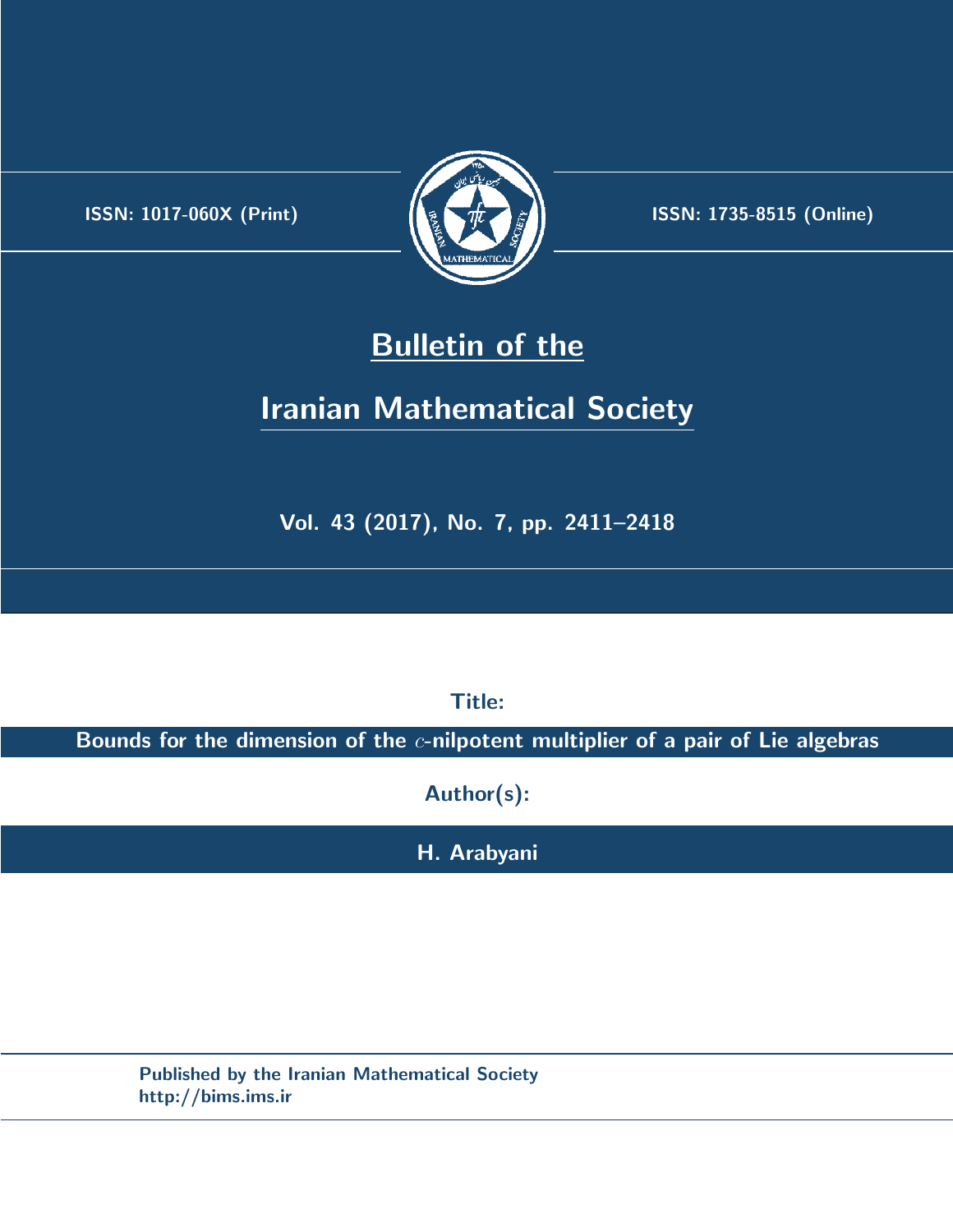Bull. Iranian Math. Soc. Vol. 43 (2017), No. 7, pp. 2411–2418 Online ISSN: 1735-8515

## **BOUNDS FOR THE DIMENSION OF THE** *c***-NILPOTENT MULTIPLIER OF A PAIR OF LIE ALGEBRAS**

#### H. ARABYANI

(Communicated by Saeid Azam)

ABSTRACT. In 2009, Salemkar et al. extended the notion of the Schur multiplier of a Lie algebra to the *c*-nilpotent multiplier. In this paper, we study the *c*-nilpotent multiplier of a pair of Lie algebras and give some inequalities for the dimension of the *c*-nilpotent multiplier of a pair of Lie algebras.

**Keywords:** Pair of Lie algebras, Schur multiplier, *c*-nilpotent multiplier. **MSC(2010):** Primary: 17B99; Secondary: 16W25.

### 1. **Introduction**

The notion of Schur multiplier arises from works of Schur on the projective representation in 1904 [\[18](#page-8-0)]. Let *G* be a group with a free presentation  $1 \rightarrow$  $R \to F \to G \to 1$ . The abelian group

$$
\mathcal{M}(G) = (R \cap F^2) / [F, R]
$$

is said to be the Schur multiplier of  $G$  (See  $[7, 8, 11, 12]$  $[7, 8, 11, 12]$  $[7, 8, 11, 12]$  $[7, 8, 11, 12]$  $[7, 8, 11, 12]$  $[7, 8, 11, 12]$  $[7, 8, 11, 12]$  $[7, 8, 11, 12]$  for more information). Analogous to the Schur multiplier of a group, the Schur multiplier of a Lie algebra *L*, can be defined as  $\mathcal{M}(L) = (R \cap F^2)/[R, F]$ , where  $L \cong F/R$  and *F* is a free Lie algebra (See  $[3, 4, 6, 13]$  $[3, 4, 6, 13]$  $[3, 4, 6, 13]$  $[3, 4, 6, 13]$  $[3, 4, 6, 13]$  $[3, 4, 6, 13]$  $[3, 4, 6, 13]$  for more details).

In 2009, Salemkar and colleagues [[17\]](#page-8-5) generalized the concept of the Schur multiplier to the *c*-nilpotent multiplier as follows. For a given Lie algebra *L*, the *c*-nilpotent multiplier of  $L, c \geq 1$ , is

$$
\mathcal{M}^{(c)}(L) = (R \cap \gamma_{c+1}(F))/\gamma_{c+1}(R, F),
$$

where  $\gamma_{c+1}(F)$  is the  $(c+1)$ -st term of the lower central series of  $F$ ,  $\gamma_1(R, F)$  = *R*,  $\gamma_{c+1}(R, F) = [\gamma_c(R, F), F]$  and  $L \cong F/R$  for a free Lie algebra *F*. This is analogous to the definition of the Bear-invariant of a group with respect to the variety of nilpotent groups of class at most  $c$  (See  $[2]$  $[2]$  $[2]$ ). The Lie algebra  $\mathcal{M}^{(1)}(L)$  is the Schur multiplier of *L*.

2411

*⃝*c 2017 Iranian Mathematical Society

Article electronically published on December 30, 2017.

Received: 19 November 2016, Accepted: 11 May 2017.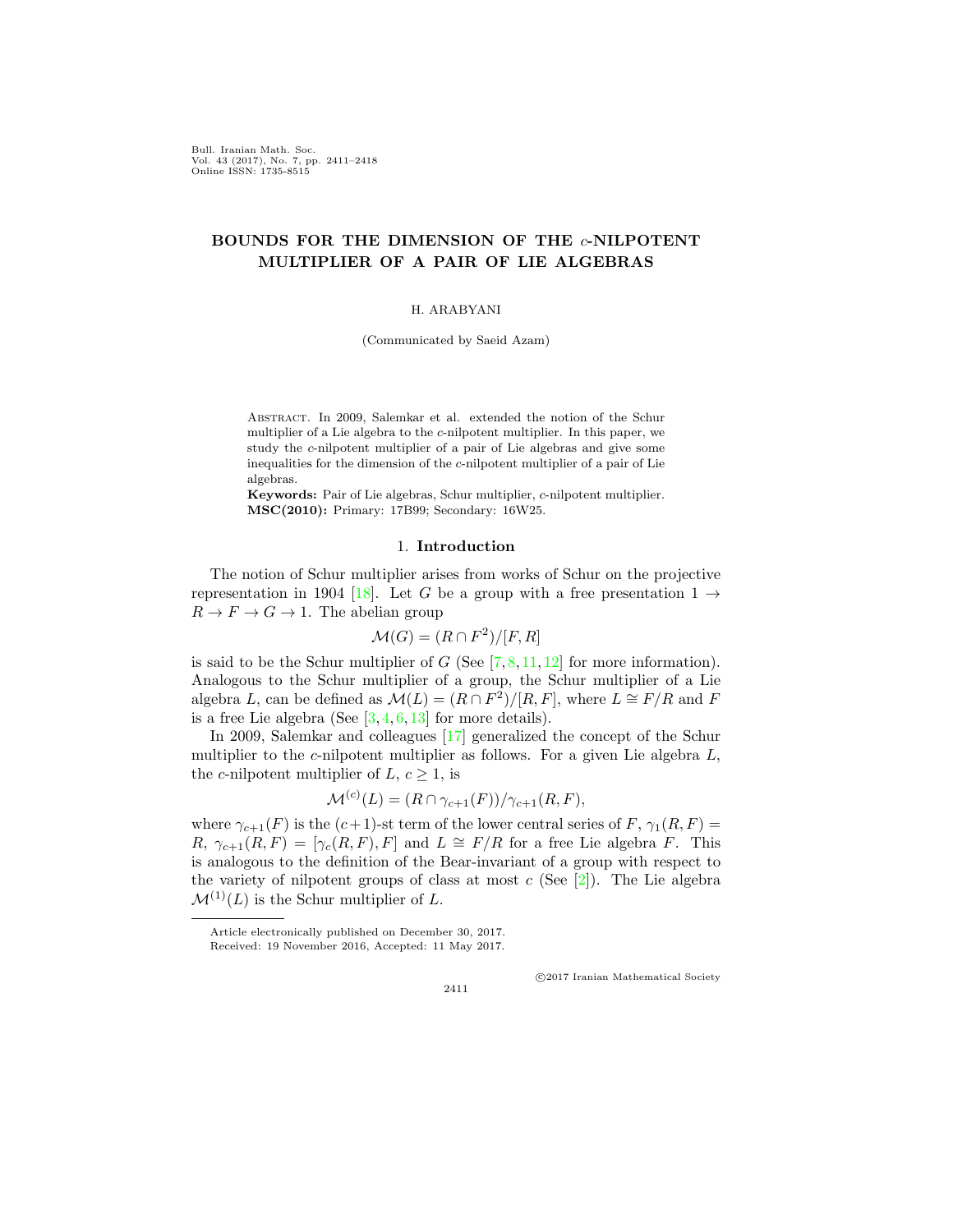In [[15\]](#page-8-6), Saeedi et al. defined the Schur multiplier of a pair of Lie algebras (Also, see  $[5]$  $[5]$  for more details). Let  $(N, L)$  be a pair of Lie algebras, in which *N* is an ideal in *L*, if *N* has a complement in *L*, then for each free presentation  $0 \to R \to F \to L \to 0$  of *L*,  $\mathcal{M}(N, L)$  is isomorphic to the factor Lie algebra  $(R \cap [S, F])/[R, F]$ , in which *S* is an ideal in *F* such that  $N \cong S/R$  (See [[1,](#page-7-6)[14](#page-8-7)] for more information). Using the above concept, we define the *c*-nilpotent multiplier of a pair  $(N, L)$  as  $\mathcal{M}^{(c)}(N, L) = (R \cap [S, _c F])/[R, _c F]$ . In particular, if  $N = L$ , then  $\mathcal{M}^{(c)}(L, L)$  is the *c*-nilpotent multiplier of *L* (See [\[16](#page-8-8), [17](#page-8-5)]). In this paper, we generalize some results of Rismanchian and Araskhan [[14](#page-8-7)].

### 2. **Preliminaries**

In this section, we study some notions and results, which are needed for the next section.

All Lie algebras are considered over a fixed field  $\Lambda$  and  $\left[ , \right]$  denotes the Lie bracket. Recall from [\[9](#page-8-9)] that Kassel and Loday investigated the notion of Lie crossed module of pairs of Lie algebras (*N, L*) to be a Lie homomorphism  $\sigma : M \to L$  together with an action of *L* on *M*, which is denoted by <sup>l</sup>*m* for all  $l \in L, m \in M$  satisfying the following conditions:

(i)  $\sigma^{(l)}(m) = [l, \sigma(m)]$ , for all  $l \in L, m \in M$  $(iii)$ <sup> $\sigma(m)m' = [m, m'],$  for all  $m, m' \in M$ </sup> (iii)  $\sigma(M) = N$ .

Also, see [\[10](#page-8-10)] for more information. The inclusion map  $i: N \to L$  is a crossed module of the pair  $(N, L)$ . In this case,  $[N, L]$  and  $Z(N, L)$  denote the commutator subalgebra and centralizer of *L* in *N*, respectively. Using the above notions, we define the subalgebras  $Z_c(N, L)$  and  $[N, L]$ , for all  $c \geq 1$ , as follows:

$$
Z_c(N, L) = \{ n \in N \mid [n, l_1, \dots, l_c] = 0, \forall l_1, l_c \in L \},
$$
  

$$
[N, c] = \langle [n, l_1, \dots, l_c] \mid n \in N, l_1, \dots, l_c \in L \rangle,
$$

where  $[n, l_1, \ldots, l_c] = [\ldots [n, l_1], l_2], \ldots, l_c]$ . Moreover, a pair  $(N, L)$  is called nilpotent of class *k*, if  $[N, k] = 0$  and  $[N, k-1] \neq 0$ , for some positive integer *k*.

The following Lemmas are useful for the proof of our main results.

<span id="page-2-0"></span>**Lemma 2.1** (See [[11,](#page-8-2) Lemma 2.2])**.** *Let L be a finite dimensional Lie algebra with an ideal*  $N$ *. Let*  $0 \to R \to F \to L \to 0$  *be a free presentation of L and*  $N \cong \frac{S}{R}$  $\frac{S}{R}$  *for some ideal S of the free Lie algebra F such that*  $K = \frac{L}{N}$  $\frac{L}{N} \cong \frac{F}{S}$  $\frac{1}{S}$ . *Then, there exists the following epimorphism*

$$
\otimes^{c+1}(N,K) \longrightarrow \frac{[S_{c}F]}{[R_{c}F]+[S_{c+1}F]+ \sum_{i=2}^{c+1} \gamma_{c+1}(S,F)_{i}},
$$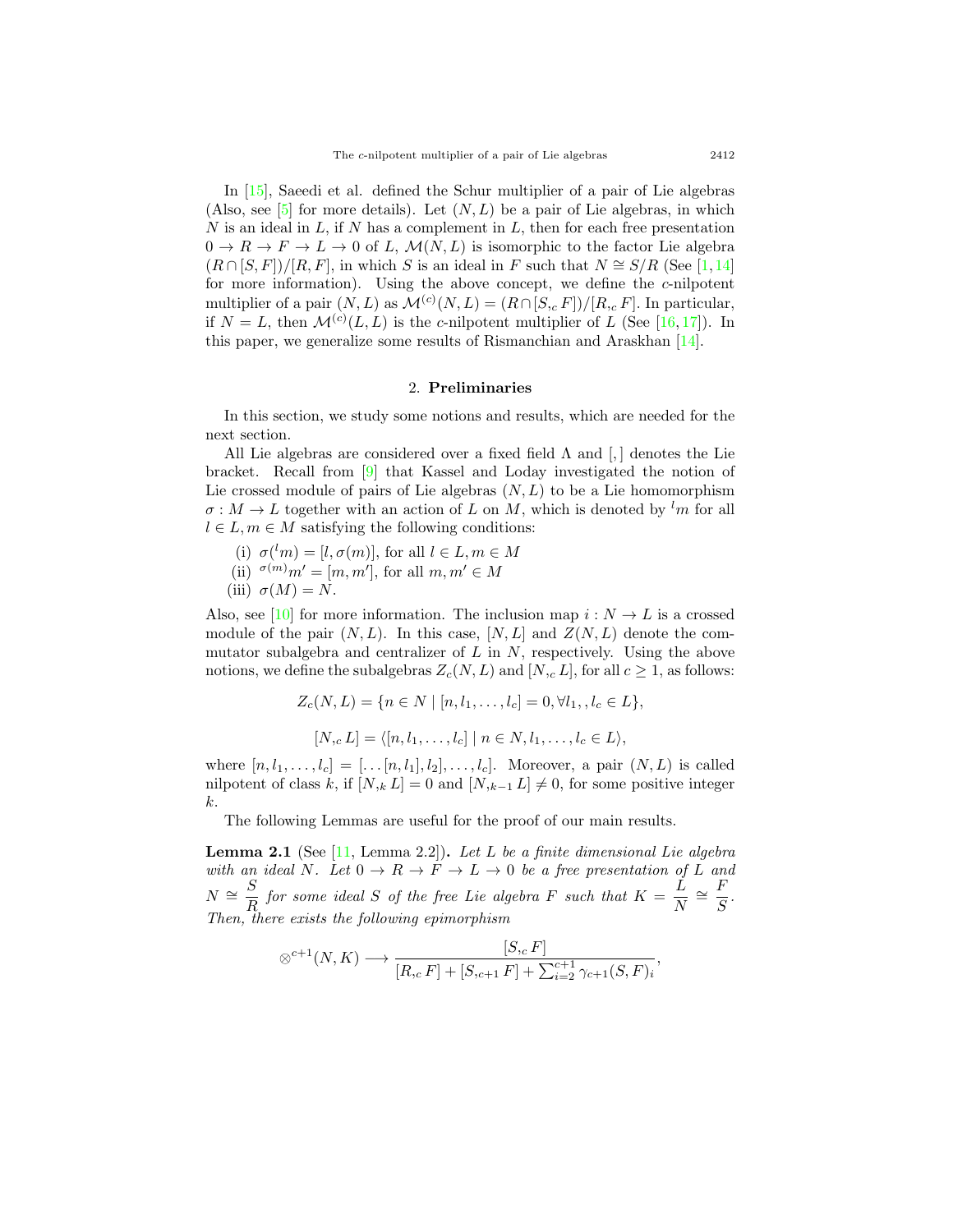2413 Arabyani

*where for all*  $2 \le i \le c$ ,  $\gamma_{c+1}(S, F)_i = [D_1, \ldots, D_{c+1}]$  *such that*  $D_1 = D_i = S$ ,  $D_j = F$ *, for all*  $j \neq 1$ *, i and*  $\otimes^{c+1}(N, K) = N \otimes \underbrace{K \otimes \cdots \otimes K}_{c-times}$ *is the abelian*

*tensor product.*

<span id="page-3-1"></span>**Lemma 2.2** (See [[14,](#page-8-7) Lemma 2.5])**.** *Let H and N be ideals of Lie algebra L*  $\{a_n d \mid N = N_0 \supseteq N_1 \supseteq \cdots$ , *a chain of ideals of*  $N$  *such that*  $[N_i, L] \subseteq N_{i+1}$  for  $all \, i = 1, 2, \ldots$  *Then* 

for all 
$$
i, j
$$
.

$$
[N_i, [H, j L]] \subseteq N_{i+j+1}
$$

<span id="page-3-0"></span>**Proposition 2.3.** *Let L be a Lie algebra and K be an ideal in L contained in N; then the following sequences are exact*

(a)

$$
\begin{aligned} 0 &\longrightarrow \mathcal{M}^{(c)}(K,L) \longrightarrow \mathcal{M}^{(c)}(N,L) \stackrel{\alpha}{\longrightarrow} \\ \mathcal{M}^{(c)}(\frac{N}{K},\frac{L}{K}) &\longrightarrow \frac{K\cap [N,_{c}L]}{[K,_{c}L]} \longrightarrow 0; \end{aligned}
$$

(b)

$$
\mathcal{M}^{(c)}(N,L) \longrightarrow \mathcal{M}^{(c)}(\frac{N}{K}, \frac{L}{K}) \longrightarrow K
$$

$$
\longrightarrow \frac{L}{[N, c L]} \longrightarrow \frac{L}{[N, c L] + K} \longrightarrow 0.
$$

*Proof.* Let  $0 \longrightarrow R \longrightarrow F \longrightarrow L \longrightarrow 0$  be a free presentation of *L* and let *S* and *T* be ideals in *F* such that  $K \cong \frac{F}{\pi}$  $\frac{F}{T}$  and  $N \cong \frac{F}{S}$  $\frac{1}{S}$ . By definition we obtain

(i) 
$$
\mathcal{M}^{(c)}(K, L) = \frac{R \cap [T + R, {}_{c}F]}{[R, {}_{c}F]}
$$
;  
\n(ii)  $\mathcal{M}^{(c)}(N, L) = \frac{R \cap [S + R, {}_{c}F]}{[R, {}_{c}F]}$ ;  
\n(iii)  $\mathcal{M}^{(c)}(\frac{N}{K}, \frac{L}{K}) = \frac{(T + R) \cap [S + R, {}_{c}F]}{[T + R, {}_{c}F]}$ ;

(iv) 
$$
\frac{K \cap [N_{c}, L]}{[K_{c}, L]} = \frac{((T + R) \cap [S + R_{c}, F]) + R}{[T + R_{c}, F] + R}.
$$

(a) Clearly the following sequence, with obvious natural homomorphism is exact

$$
0 \longrightarrow \frac{R \cap [T + R_{,c} F]}{[R_{,c} F]} \longrightarrow \frac{R \cap [(S + R)_{,c} F]}{[R_{,c} F]}
$$

$$
\longrightarrow \frac{(T + R) \cap [(S + R)_{,c} F]}{[T + R_{,c} F]}
$$

$$
\longrightarrow \frac{((T + R) \cap [(S + R)_{,c} F]) + R}{[(T + R)_{,c} F] + R} \longrightarrow 0.
$$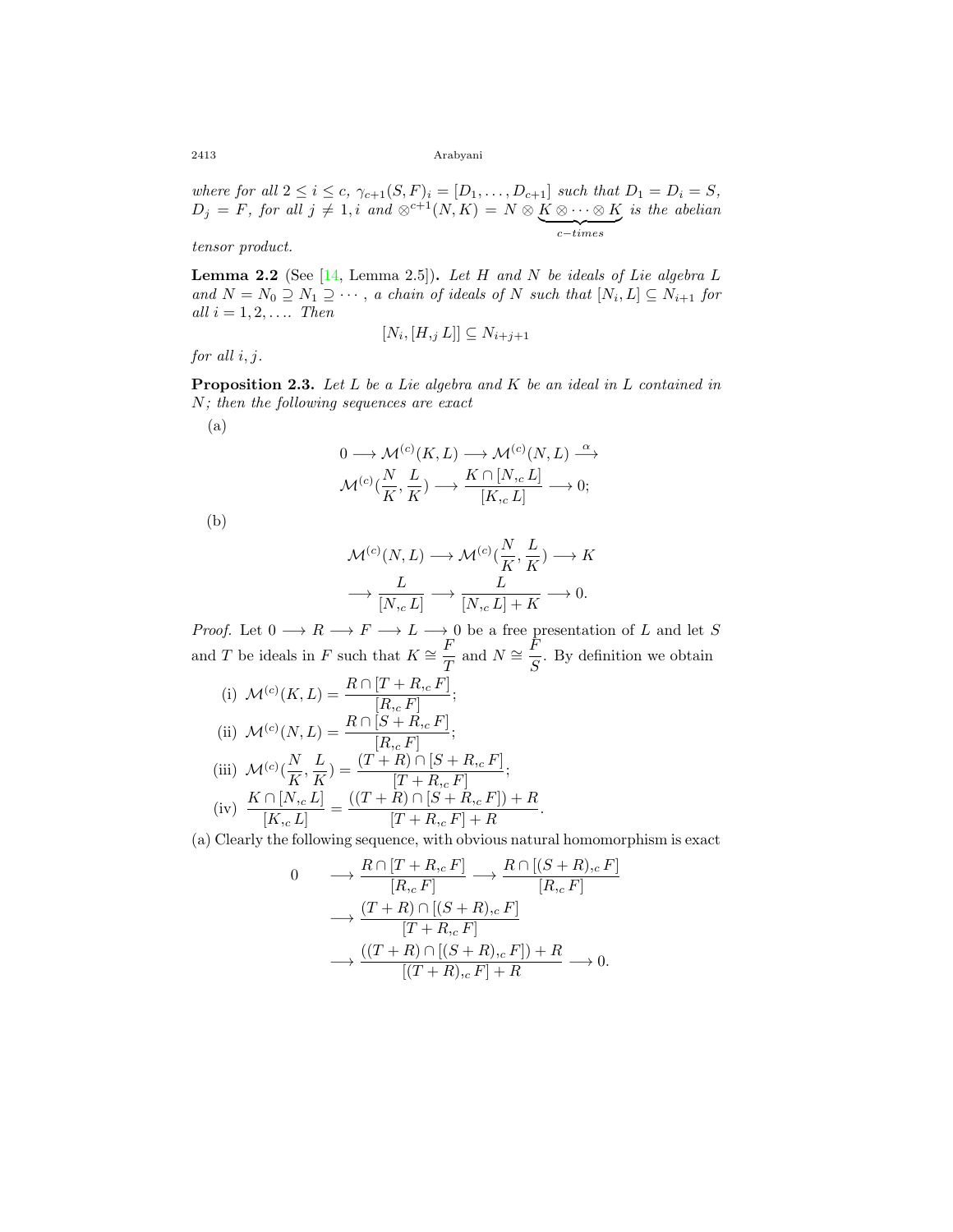(b) The inclusion maps

$$
R \cap [(S+R), {}_{c}F] \longrightarrow (T+R) \cap [(S+R), {}_{c}F]
$$

$$
\longrightarrow (T+R) \longrightarrow F \longrightarrow F;
$$

induce the following exact sequence of homomorphisms

$$
\frac{R \cap [(S+R),c] \cap [(S+R),c] \cap [(S+R),c] \cap [(S+R),c] \cap [(S+R),c] \cap [(S+R),c] \cap [(S+R),c] \cap [(S+R),c] \cap [(S+R),c] \cap [(S+R),c] \cap [(S+R),c] \cap [(S+R),c] \cap [(S+R),c] \cap [(S+R),c] \cap [(S+R),c] \cap [(S+R),c] \cap [(S+R),c] \cap [(S+R),c] \cap [(S+R),c] \cap [(S+R),c] \cap [(S+R),c] \cap [(S+R),c] \cap [(S+R),c] \cap [(S+R),c] \cap [(S+R),c] \cap [(S+R),c] \cap [(S+R),c] \cap [(S+R),c] \cap [(S+R),c] \cap [(S+R),c] \cap [(S+R),c] \cap [(S+R),c] \cap [(S+R),c] \cap [(S+R),c] \cap [(S+R),c] \cap [(S+R),c] \cap [(S+R),c] \cap [(S+R),c] \cap [(S+R),c] \cap [(S+R),c] \cap [(S+R),c] \cap [(S+R),c] \cap [(S+R),c] \cap [(S+R),c] \cap [(S+R),c] \cap [(S+R),c] \cap [(S+R),c] \cap [(S+R),c] \cap [(S+R),c] \cap [(S+R),c] \cap [(S+R),c] \cap [(S+R),c] \cap [(S+R),c] \cap [(S+R),c] \cap [(S+R),c] \cap [(S+R),c] \cap [(S+R),c] \cap [(S+R),c] \cap [(S+R),c] \cap [(S+R),c] \cap [(S+R),c] \cap [(S+R),c] \cap [(S+R),c] \cap [(S+R),c] \cap [(S+R),c] \cap [(S+R),c] \cap [(S+R),c] \cap [(S+R),c] \cap [(S+R),c] \cap [(S+R),c] \cap [(S+R),c] \cap [(S+R),c] \cap [(S+R),c] \cap [(S+R),c] \cap [(S+R),c] \cap [(S+R),c] \cap [(S+R),c] \cap [(S+R),c] \cap [(S+R),c] \cap [(S+R),c] \cap [(S+R),c] \cap [(S+R),c] \cap [(S+R),c] \cap [(S+R),c]
$$

which gives the result.

□

The following corollary is an immediate consequence of Proposition [2.3](#page-3-0).

<span id="page-4-0"></span>**Corollary 2.4.** *Let* (*N, L*) *be a pair of finite dimensional Lie algebras and K be an ideal in L contained in N. Then*

$$
\dim(\frac{K \cap [N, c L]}{[K, c L]}) + \dim \mathcal{M}^{(c)}(N, L)
$$
  
= 
$$
\dim \mathcal{M}^{(c)}(\frac{N}{K}, \frac{L}{K}) + \dim \mathcal{M}^{(c)}(K, L).
$$

## 3. Some inequalities on dimension of  $\mathcal{M}^{(c)}(N,L)$

In this section, we give some inequalities for the dimension of the *c*-nilpotent multiplier of a pair of finite dimensional Lie algebras.

**Theorem 3.1.** *Let* (*N, L*) *be a pair of finite dimensional Lie algebras and K be a central subalgebra of L contained in*  $N$ *. Let*  $0 \rightarrow R \rightarrow F \rightarrow L \rightarrow 0$  *be a free presentation of L and*  $\frac{T}{R} \cong K$ *. Then* 

$$
\dim \frac{K \cap [N, c L]}{[K, c L]} + \dim \mathcal{M}^{(c)}(N, L)
$$
\n
$$
\leq \dim \mathcal{M}^{(c)}\left(\frac{N}{K}, \frac{L}{K}\right) + \dim(\otimes^{c+1}(K, \frac{L}{K}))
$$
\n
$$
+ \dim \left(\frac{[R, c] + \sum_{i=2}^{c+1} \gamma_{c+1}(T, F)_i}{[R, c]}\right).
$$

*Proof.* Since *K* is a central subalgebra of *L*, we have  $[T, F] \leq R$ . Then by Lemma [2.1](#page-2-0),

$$
\otimes^{c+1}(K, \frac{L}{K})) \longrightarrow \frac{[T, c]F]}{[R, c]F] + \sum_{i=2}^{c+1} \gamma_{c+1}(T, F)_i},
$$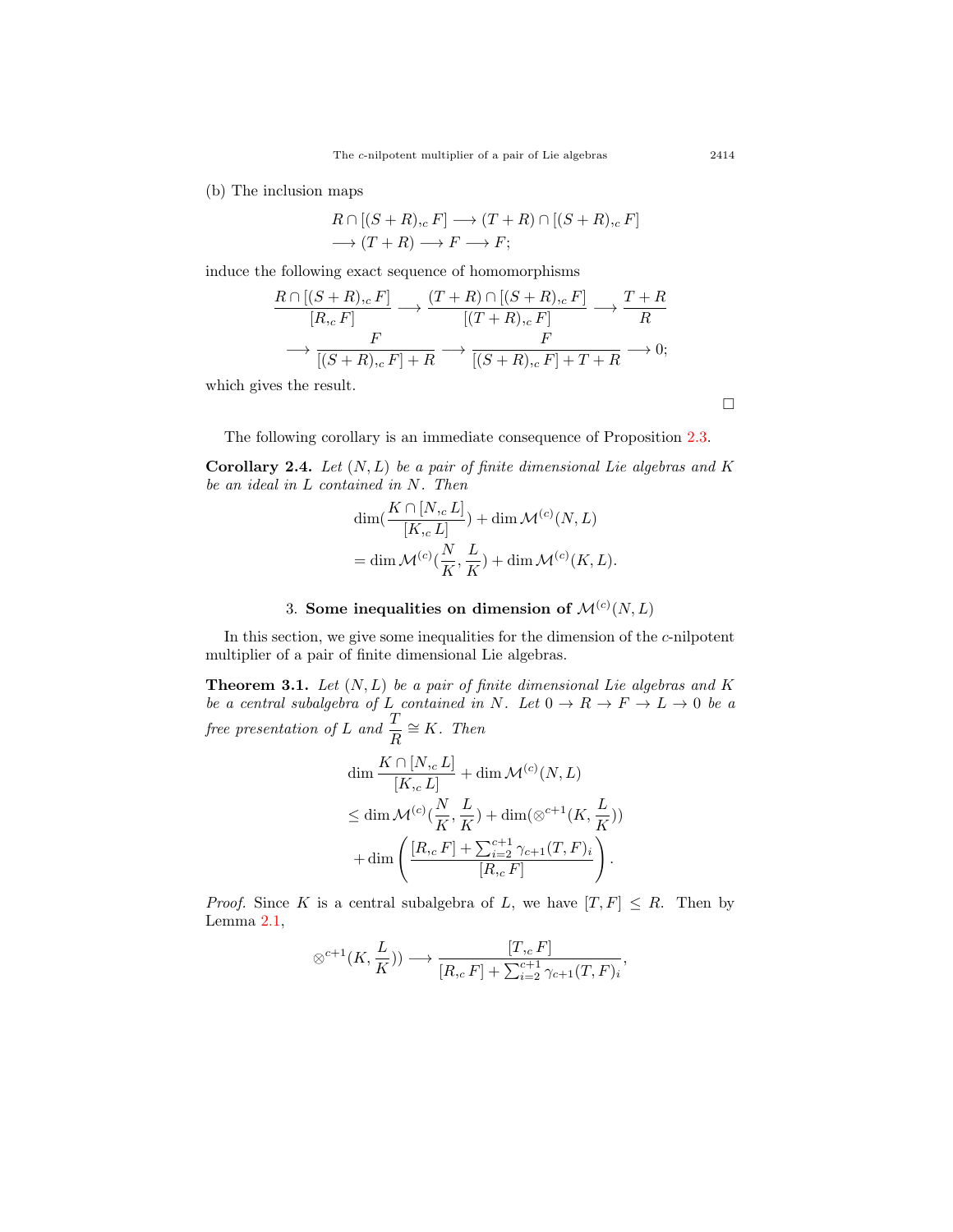2415 Arabyani

is an epimorphism. On the other hand, we have

$$
\dim \frac{(R \cap [T, c] | P])}{([R, c] | F] + \sum_{i=2}^{c+1} \gamma_{c+1}(T, F)_i) / [R, c] | F}
$$
  
= 
$$
\dim \frac{[T, c] | F]}{[R, c] | F] + \sum_{i=2}^{c+1} \gamma_{c+1}(T, F)_i}.
$$

Therefore,

$$
\dim \frac{(R \cap [T, _cF])/[R, _cF]}{([R, _cF] + \sum_{i=2}^{c+1} \gamma_{c+1}(T, F)_i)/[R, _cF]} \leq \dim(\otimes^{c+1}(K, \frac{L}{K})),
$$

and so,

$$
\dim \mathcal{M}^{(c)}(K, L) \le \dim (\otimes^{c+1}(K, \frac{L}{K}))
$$

$$
+ \dim \left( \frac{[R_{c} F] + \sum_{i=2}^{c+1} \gamma_{c+1}(T, F)_{i}}{[R_{c} F]} \right).
$$

Hence, the result holds by Corollary [2.4](#page-4-0).  $\Box$ 

In Theorems [3.2](#page-5-0) and [3.3,](#page-6-0) we generalize [\[14](#page-8-7), Corollary 2.7].

<span id="page-5-0"></span>**Theorem 3.2.** *Let* (*N, L*) *be a pair of finite dimensional nilpotent Lie algebras of class t. Then*

(1) *If*  $t \ge c + 1$ *, then* 

$$
\dim[N_{,t-1} L] + \dim \mathcal{M}^{(c)}(N, L)
$$
\n
$$
\leq \dim \mathcal{M}^{(c)}\left(\frac{N}{[N_{,t-1} L]}, \frac{L}{[N_{,t-1} L]}\right)
$$
\n
$$
+ \dim \left(\otimes^{c+1}([N_{,t-1} L], \frac{L}{Z_{t-1}(N, L)})\right).
$$

(2) *If*  $t < c + 1$ *, then* 

$$
\dim[N, c L] + \dim \mathcal{M}^{(c)}(N, L)
$$
  
\n
$$
\leq \dim \mathcal{M}^{(c)}\left(\frac{N}{[N, t-1 L]}, \frac{L}{[N, t-1 L]}\right)
$$
  
\n
$$
+ \dim \left(\otimes^{c+1}([N, t-1 L], \frac{L}{Z_{t-1}(N, L)})\right).
$$

*Proof.* Let  $0 \to R \to F \to L \to 0$  be a free presentation of *L*. Let  $N \cong \frac{S}{R}$  $\frac{B}{R}$  and  $Z_i(N, L) \cong \frac{T_i}{D}$  $\frac{2i}{R}$ , for all  $0 \leq i \leq t$ . Consider the following chain  $S = T_0 \supseteq \cdots \supseteq T_k \supseteq \cdots \supseteq T_{t-1} \supseteq T_t = R \supseteq [R, F] \supseteq \cdots \supseteq [R, c]$ .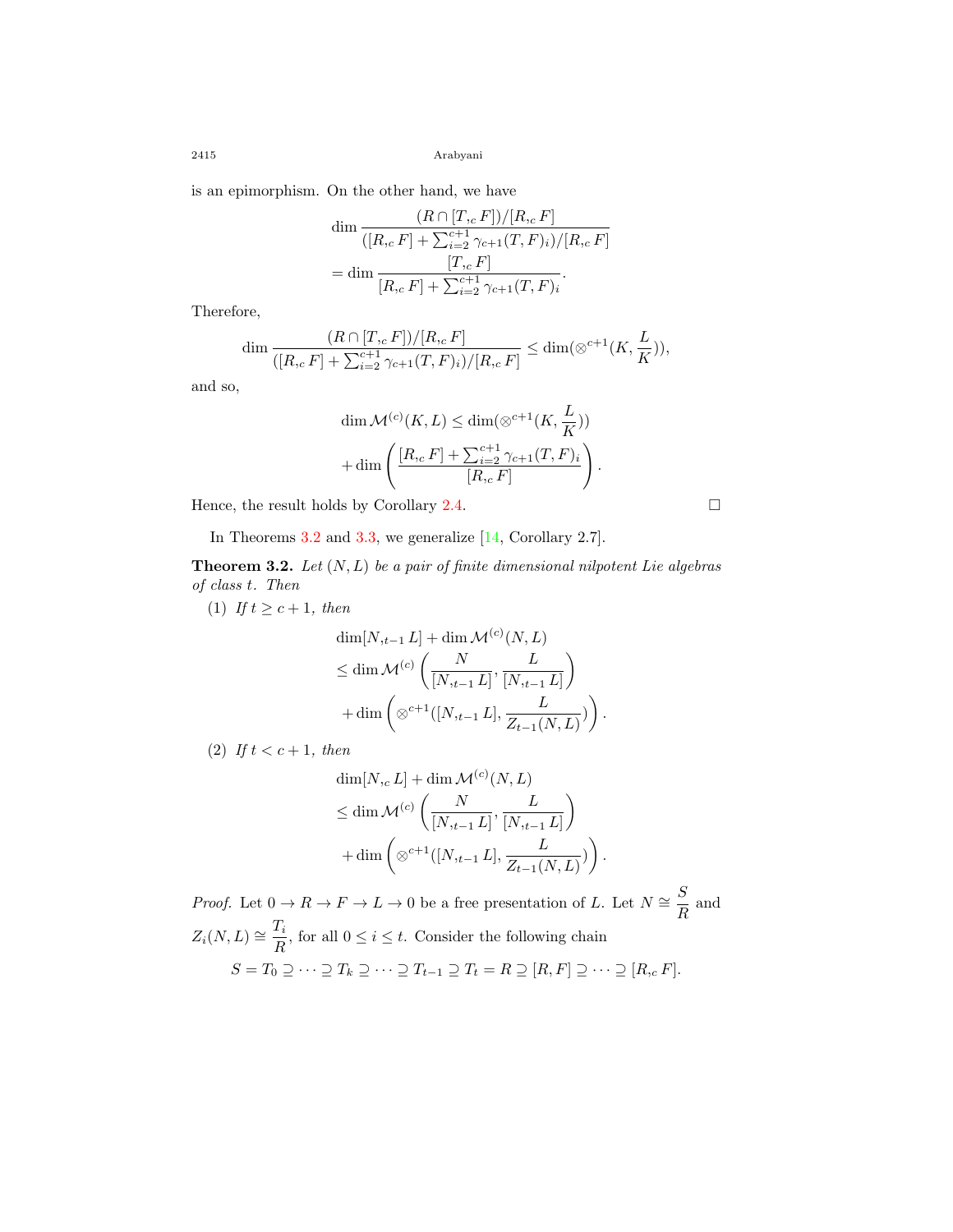Since  $[T_k, F] \subseteq T_{k+1}$ , we have  $[T_i, [S, t-1] \subseteq [R, i]$  by Lemma [2.2.](#page-3-1) This inclusion induces the following epimorphism

$$
\otimes^{c+1} \left( \frac{[S_{t-1} F] + R}{R}, \frac{F}{T_{t-1}} \right) \longrightarrow \frac{[[S_{t-1} F] + R_{t} F]}{[R_{t} F]} (s+R) \otimes (x_1 + T_{t-1}) \otimes \cdots \otimes (x_c + T_{t-1}) \longrightarrow [s, x_1, \ldots, x_c] + [R_{t} F].
$$

So, we have

<span id="page-6-1"></span>
$$
(3.1) \qquad \dim\left(\frac{[[S_{,t-1} F]+R_{,c} F]}{[R_{,c} F]}\right) \leq \dim\left(\otimes^{c+1}\left(\frac{[S_{,t-1} F]+R}{R}, \frac{F}{T_{t-1}}\right)\right).
$$

On the other hand, considering  $K = [N,_{t-1} L]$  in Corollary [2.4,](#page-4-0) if  $t \ge c + 1$ , then

$$
\dim[N_{,t-1} L] + \dim \mathcal{M}^{(c)}(N, L) = \dim \mathcal{M}^{(c)}\left(\frac{N}{[N_{,t-1} L]}, \frac{L}{[N_{,t-1} L]}\right) + \dim \left(\frac{[[S_{,t-1} F]_{,c} F]}{[R_{,c} F]}\right),
$$

and if  $t < c + 1$ , then

$$
\dim[N, c L] + \dim \mathcal{M}^{(c)}(N, L) = \dim \mathcal{M}^{(c)}\left(\frac{N}{[N, t-1 L]}, \frac{L}{[N, t-1 L]}\right)
$$

$$
+ \dim \left(\frac{[[S, t-1 F] + R, c F]}{[R, c F]}\right).
$$

Now the theorem follows by  $(3.1)$  $(3.1)$ .  $\Box$ 

<span id="page-6-0"></span>**Theorem 3.3.** *Let* (*N, L*) *be a pair of finite dimensional nilpotent Lie algebras of class at most*  $t \geq 2$ *. Then* 

$$
\dim[N, c L] + \dim \mathcal{M}^{(c)}(N, L) \le \dim \mathcal{M}^{(c)}\left(\frac{N}{[N, L]}, \frac{L}{[N, L]}\right)
$$

$$
+ \left(\sum_{i=1}^{t-1} \dim(\otimes^{c+1}([N, i L], \frac{L}{[N, i L]})\right).
$$

*Proof.* Let *F*, *S* and *R* be as in Theorem [3.2.](#page-5-0) Considering  $K = [N, L]$  in Corollary [2.4,](#page-4-0) we have

$$
\dim[N, c L] + \dim \mathcal{M}^{(c)}(N, L) = \dim \mathcal{M}^{(c)}\left(\frac{N}{[N, L]}, \frac{L}{[N, L]}\right)
$$

$$
+ \dim \mathcal{M}^{(c)}([N, L], L) + \dim[N, c+1 L].
$$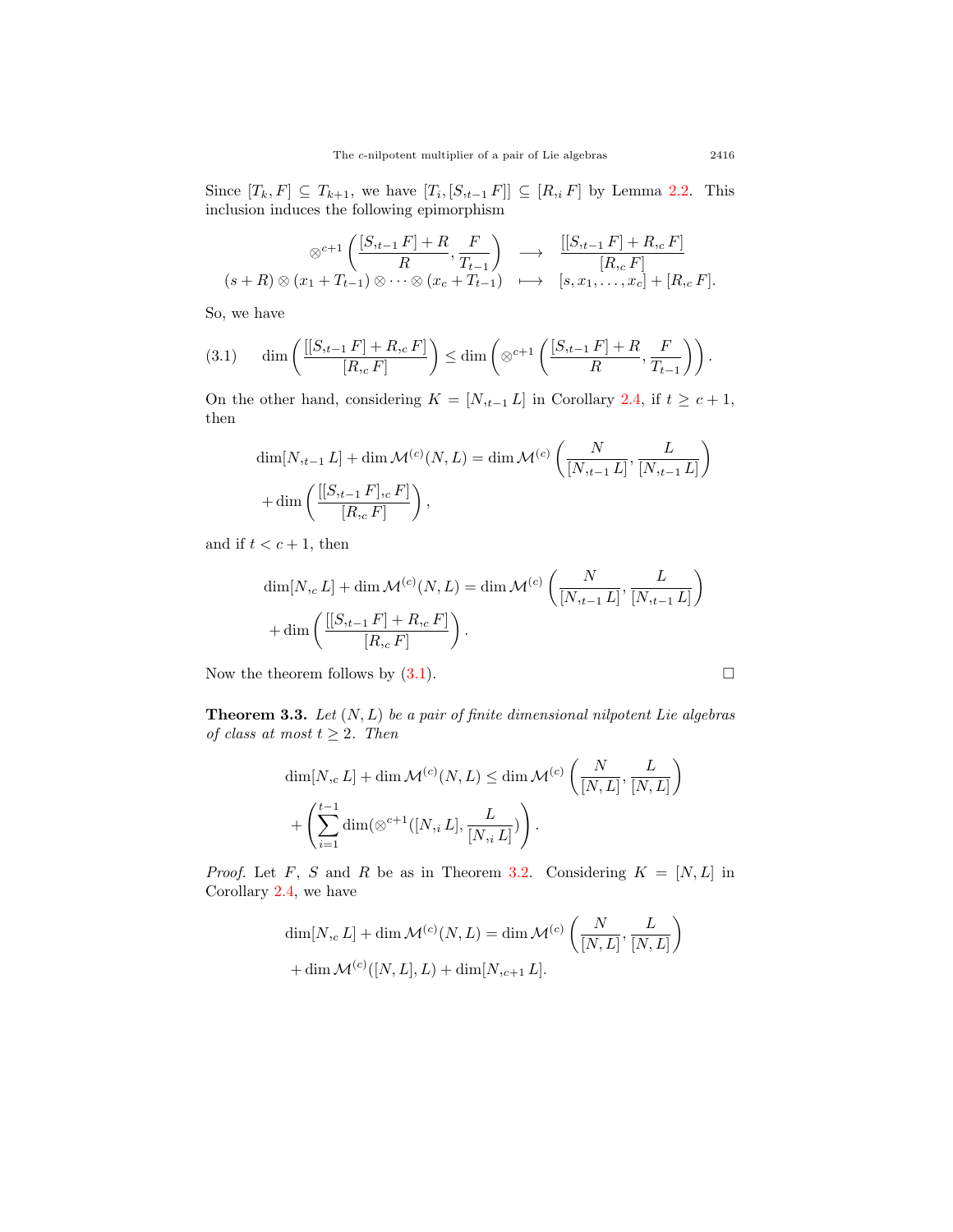2417 Arabyani

On the other hand,

$$
\dim[N,_{c+1} L] + \dim \mathcal{M}^{(c)}([N, L], L)
$$
\n
$$
= \dim \left( \frac{[S,_{c+1} F] + R}{R} \right) + \dim \left( \frac{(R \cap [S, F,_{c} F]) + [R,_{c} F]}{[R,_{c} F]} \right)
$$
\n
$$
= \dim \frac{[[S,_{t} F] + R,_{c} F]}{[R,_{c} F]} + \sum_{i=1}^{t-1} \dim \frac{[[S,_{i} F] + R,_{c} F]}{[[S,_{i+1} F] + R,_{c} F]}.
$$

By the assumption,  $[N, t] = \frac{[S, t] + R}{R} = 0$ , and hence we can write  $[[S, t] + R$  $R, c F = [R, c F]$ . Therefore

$$
\dim[N, c] + \dim \mathcal{M}^{(c)}(N, L) = \dim \mathcal{M}^{(c)}\left(\frac{N}{[N, L]}, \frac{L}{[N, L]}\right) + \sum_{i=1}^{t-1} \dim \frac{[[S, i] + R, c] + \prod_{i=1}^{t-1} \dim \frac{[[S, i+1] + R, c]}{[[S, i+1] + R, c] + \prod_{i=1}^{t-1} \dim \frac{[[S, i+1] + R, c]}{[[S, i+1] + R, c] + \prod_{i=1}^{t-1} \dim \frac{[[S, i+1] + R, c]}{[[S, i+1] + R, c] + \prod_{i=1}^{t-1} \dim \frac{[[S, i+1] + R, c]}{[[S, i+1] + R, c] + \prod_{i=1}^{t-1} \dim \frac{[[S, i+1] + R, c]}{[[S, i+1] + R, c] + \prod_{i=1}^{t-1} \dim \frac{[[S, i+1] + R, c]}{[[S, i+1] + R, c] + \prod_{i=1}^{t-1} \dim \frac{[[S, i+1] + R, c]}{[[S, i+1] + R, c] + \prod_{i=1}^{t-1} \dim \frac{[[S, i+1] + R, c]}{[[S, i+1] + R, c] + \prod_{i=1}^{t-1} \dim \frac{[[S, i+1] + R, c]}{[[S, i+1] + R, c] + \prod_{i=1}^{t-1} \dim \frac{[[S, i+1] + R, c]}{[[S, i+1] + R, c] + \prod_{i=1}^{t-1} \dim \frac{[[S, i+1] + R, c]}{[[S, i+1] + R, c] + \prod_{i=1}^{t-1} \dim \frac{[[S, i+1] + R, c]}{[[S, i+1] + R, c] + \prod_{i=1}^{t-1} \dim \frac{[[S, i+1] + R, c]}{[[S, i+1] + R, c] + \prod_{i=1}^{t-1} \dim \frac{[[S, i+1] + R, c]}{[[S, i+1] + R, c] + \prod_{i=1}^{t-1} \dim \frac{[[S, i+1] + R, c]}{[[S, i+1] + R, c] + \prod_{i=1}^{t-1} \dim \frac{[[S, i+1]
$$

On the other hand for all  $1 \leq i \leq t-1$ ,

$$
\sum_{j=2}^{c+1} \gamma_{c+1}([S_i F] + R, F)_j + [[S_i F] + R,_{c+1} F] + [R,_{c} F] \subseteq [[S,_{i+1} F] + R,_{c} F].
$$

Considering this relation, Lemma [2.1](#page-2-0) implies that

$$
\dim \frac{[[S_{,i} F] + R_{,c} F]}{[[S_{,i+1} F] + R_{,c} F]} \leq \dim \left( \otimes^{c+1} ([N_{,i} L], \frac{L}{[N_{,i} L]}) \right),
$$

and hence the proof is complete.  $\Box$ 

#### **Acknowledgements**

The author would like to thank the referees for their valuable comments.

### **REFERENCES**

- <span id="page-7-6"></span>[1] H. Arabyani, F. Saeedi, M.R.R. Moghaddam and E. Khamseh, Characterization of nilpotent Lie algebras pair by their Schur multipliers, *Comm. Algebra* **42** (2014) 5474–5483.
- <span id="page-7-4"></span>[2] R. Baer, Representations of groups as quotient groups, I, II and III, *Trans Amer. Math. Soc.* **58** (1945) 295–419.
- <span id="page-7-1"></span>[3] P. Batten, K. Moneyhun and E. Stitzinger, On characterizing nilpotent Lie algebras by their multipliers, *Comm. Algebra* **24** (1996), no. 14, 4319–4330.
- <span id="page-7-2"></span>[4] P. Batten and E. Stitzinger, On covers of Lie algebras, *Comm. Algebra* **24** (1996) 4301– 4317.
- <span id="page-7-5"></span>[5] G. Ellis, The Schur multiplier of a pair of groups, *Appl. Categ. Structures* **6** (1998), no. 3, 355–371.
- <span id="page-7-3"></span>[6] P. Hardy, On characterizing nilpotent Lie algebras by their multipliers III, *Comm. Algebra* **33** (2005) 4205–4210.
- <span id="page-7-0"></span>[7] A. Hokmabadi, F. Mohammadzadeh and B. Mashayekhy, On Nilpotent multipliers of pairs of groups and their nilpotent covering pairs, Arxiv:1511.08139v1math. GR].